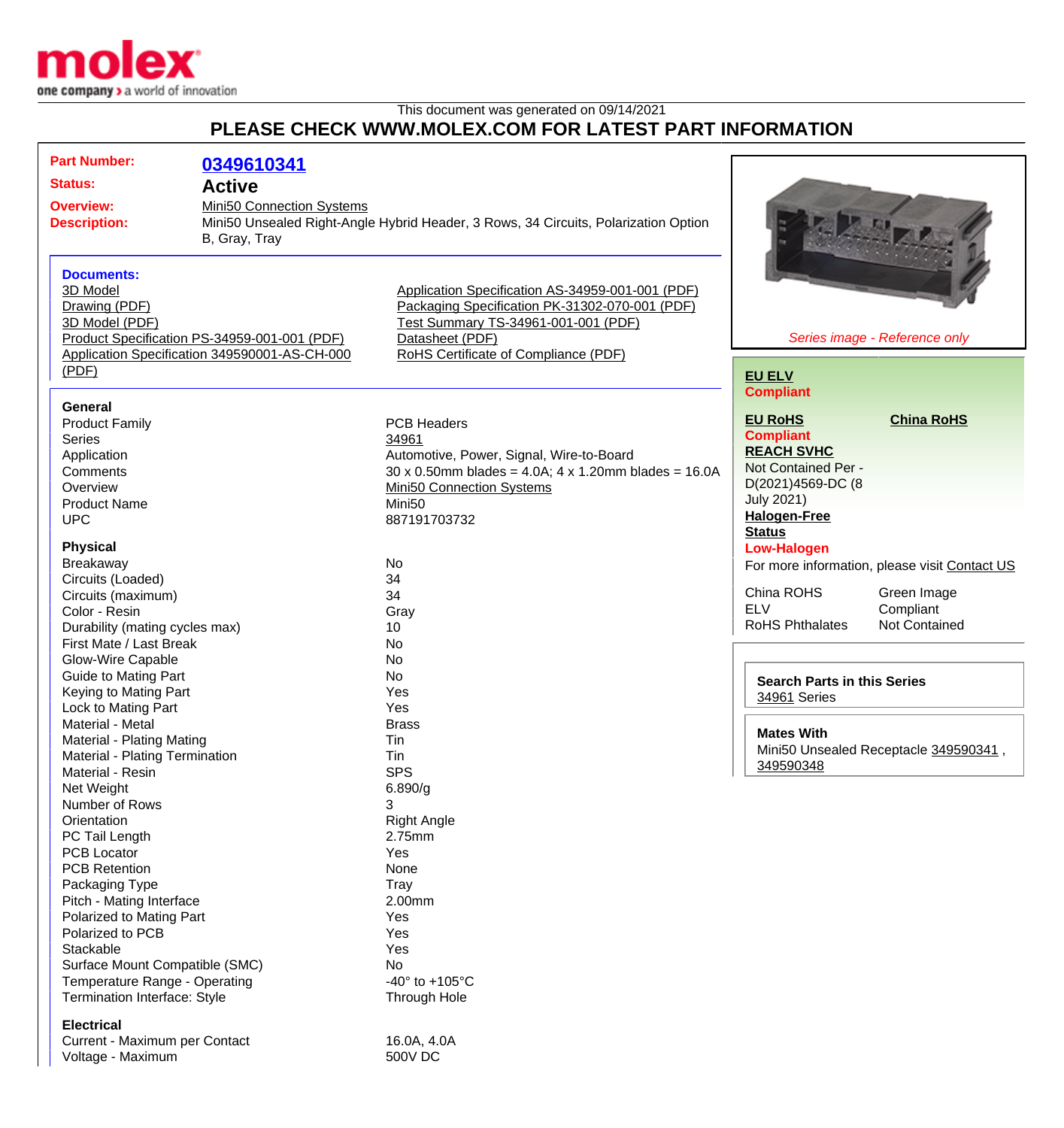## **Material Info**

**Reference - Drawing Numbers** Packaging Specification **PK-31302-070-001** Product Specification **PS-34959-001-001** Sales Drawing Sales Drawing SD-34961-030-001<br>
Test Summary SD-34961-001-001

Application Specification 349590001-AS-CH-000, AS-34959-001-001 TS-34961-001-001

## This document was generated on 09/14/2021 **PLEASE CHECK WWW.MOLEX.COM FOR LATEST PART INFORMATION**